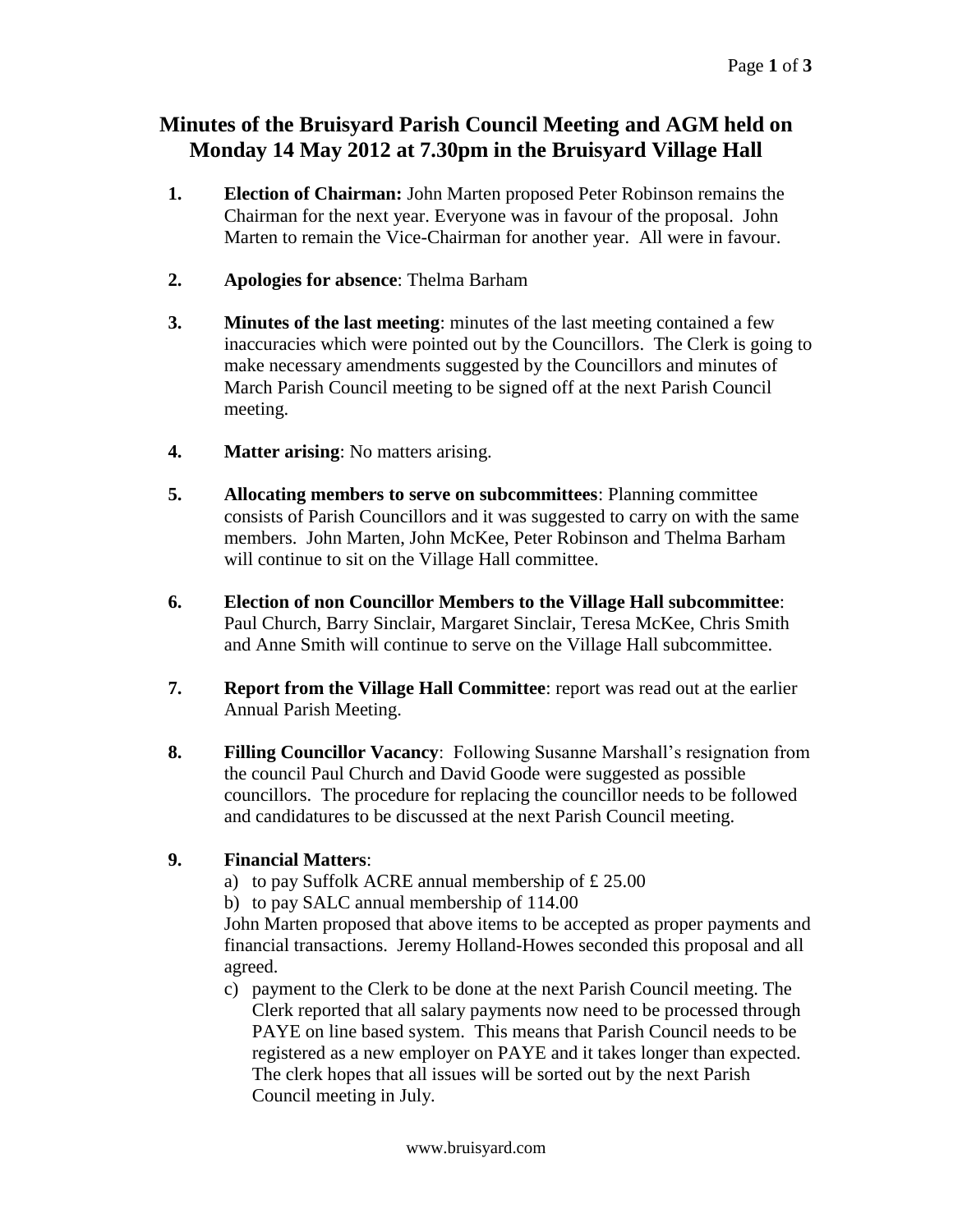d) The Council could not approve the annual accounts as the Clerk was unable to reconcile the Parish Council and Village Hall accounts. The Clerk is working with the previous clerk, Anne Smith, to finalise accounts. Those to be signed off at an extraordinary meeting that will be called by the clerk when the accounts are ready to be signed off.

### **10. Applications:**

### **a) Premises Licence for Barn at Bruisyard Hall**

Robert Rous who attended the meeting reported that the preliminary hearing on the licence will take place on 17 May, with the court date set for 27 June but Robert Rous hopes that the matter will be settled out of court prior to that.

# **b) application to remove blackthorn hedge**

This has been refused and is going to appeal. Robert Rous mentioned that it is not too late to put a letter of support of the application to Suffolk Coastal District Council. The Clerk agreed to draft the letter and email it to the appropriate person.

#### **c) application for the erection of 3 bay lodge at the Dairy**

The Council considered the application and decided that the building of the new cartlodge was in keeping with the other buildings at the Dairy. Peter Robinson proposed to accept the proposal. All agreed unanimously in support of the application.

- **11. Park:** The grass keeps growing in the Park, it was already cut twice this year. It is going to need doing nearly every week while it is wet.
- **12. Report on playground for park**: Jeremy Holland-Howes reported that the area is severely underused as there are not a lot of children in the village. The money will be better spent to improve the area and the grass as it is uneven in places. The area needs re-planting. This needs to be done in the winter when grass cutting is finished. We need to get a quote to improve the grounds and to remove any holes. David Barham can do it and then we can ask Play Space people to pay for it. John Marten will ask David Barham, Grass Solutions and Hardy for quote as we need three quotes.
- **13. Risk assessment report and review of insurance:** Risk assessment was discussed at the last meeting and it has been carried out. Insurance with Zurich through Suffolk ACRE expires on 30 September 2012 and to be reviewed at September Parish Council Meeting.
- **14. Review of Standing orders and financial regulations:** Carry on as we are.

## **15. Dates of 2012-2013 meetings**

Monday 9 July 2012 at 7.30pm Monday 10 September 2012 at 7.30pm Monday 12 November 2012 at 7.30pm Monday 14 January 2013 at 7.30pm